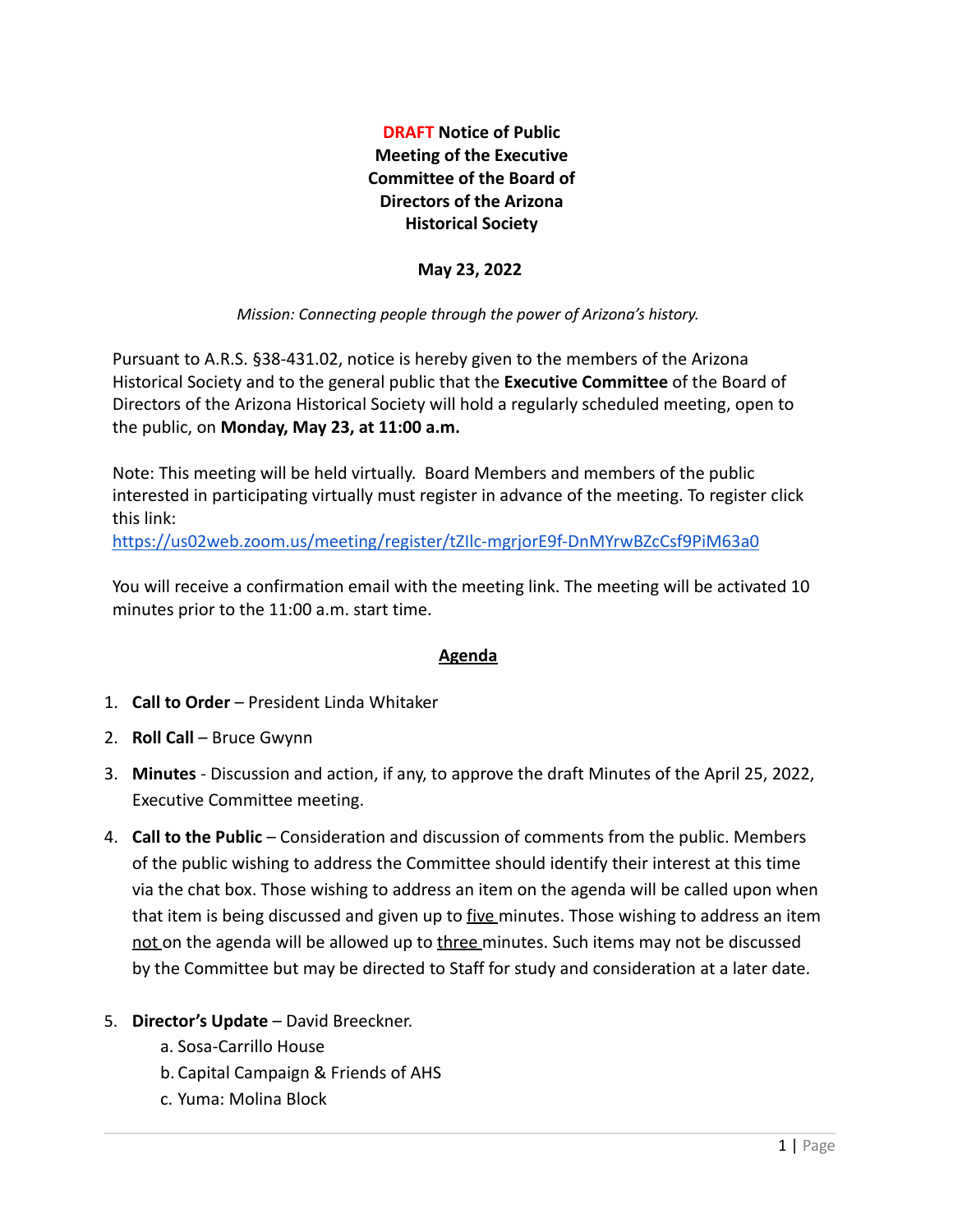- d. Hiring status update
- e. Support group contracts: NAPHS, YCHS, Pathfinders, Tucson
- 6. **Sunset Review** Breeckner and Whitaker
	- a. Update on Audit timeline
	- b. Strategic Plan
	- c. Sunset Recommendations tracking document
	- d.Need: Collections Management Report (success stories)
- 7. **Announcements** and other matters for consideration in future board or committee meetings.

Executive Committee Schedule: Noon and Virtual unless announced otherwise June 20, 2022 July 25, 2022 August 22, 2022 September 26, 2022 October 24, 2022 November 28, 2022 \*December 19, 2022 (tentative)

Upcoming AHS Board Meetings: Noon and Virtual unless announced otherwise May 23, 2022, changed from May 27, 2022 July 29, 2022 – possible in-person, Flagstaff September 30, 2022 – Annual and Board Meeting \*November 18, 2022, third Friday at noon (tentative)

Adjournment

Dated this 20th day of May 2022

Arizona Historical Society

Linda A. Whitaker

## Linda Whitaker, Board President

The Arizona Historical Society does not discriminate on the basis of disability in the administration of its program and services as prescribed by Title II of the Americans with Disabilities Act of 1990, as amended, and Section 504 of the Rehabilitation Act of 1973, as amended. Persons with a disability may request a reasonable accommodation such as a sign language interpreter or alternative formats, by contacting